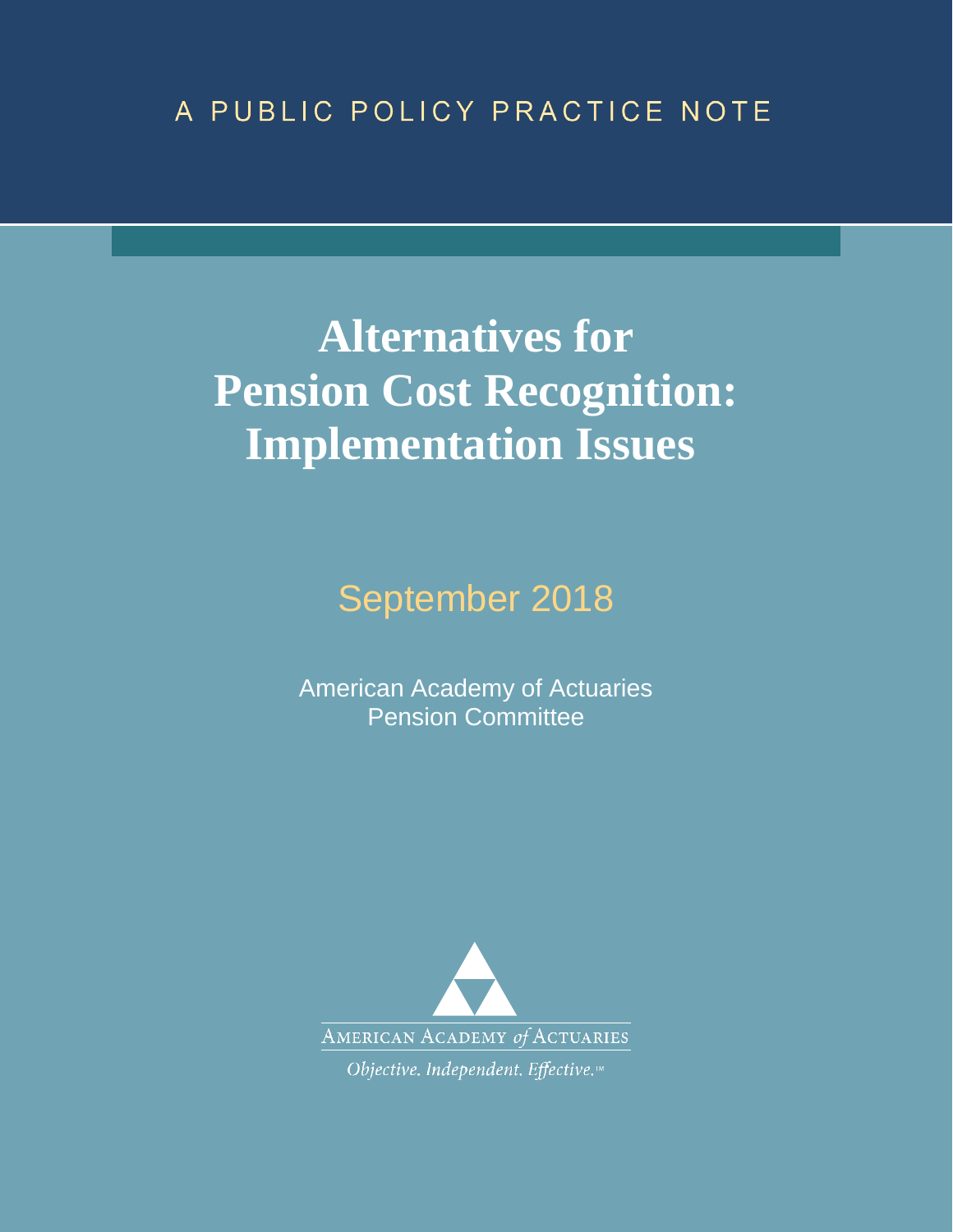# Alternatives for Pension Cost Recognition: Implementation Issues

*September 2018*

Developed by the Pension Committee of the American Academy of Actuaries



The American Academy of Actuaries is a 19,500-member professional association whose mission is to serve the public and the U.S. actuarial profession. For more than 50 years, the Academy has assisted public policymakers on all levels by providing leadership, objective expertise, and actuarial advice on risk and financial security issues. The Academy also sets qualification, practice, and professionalism standards for actuaries in the United States.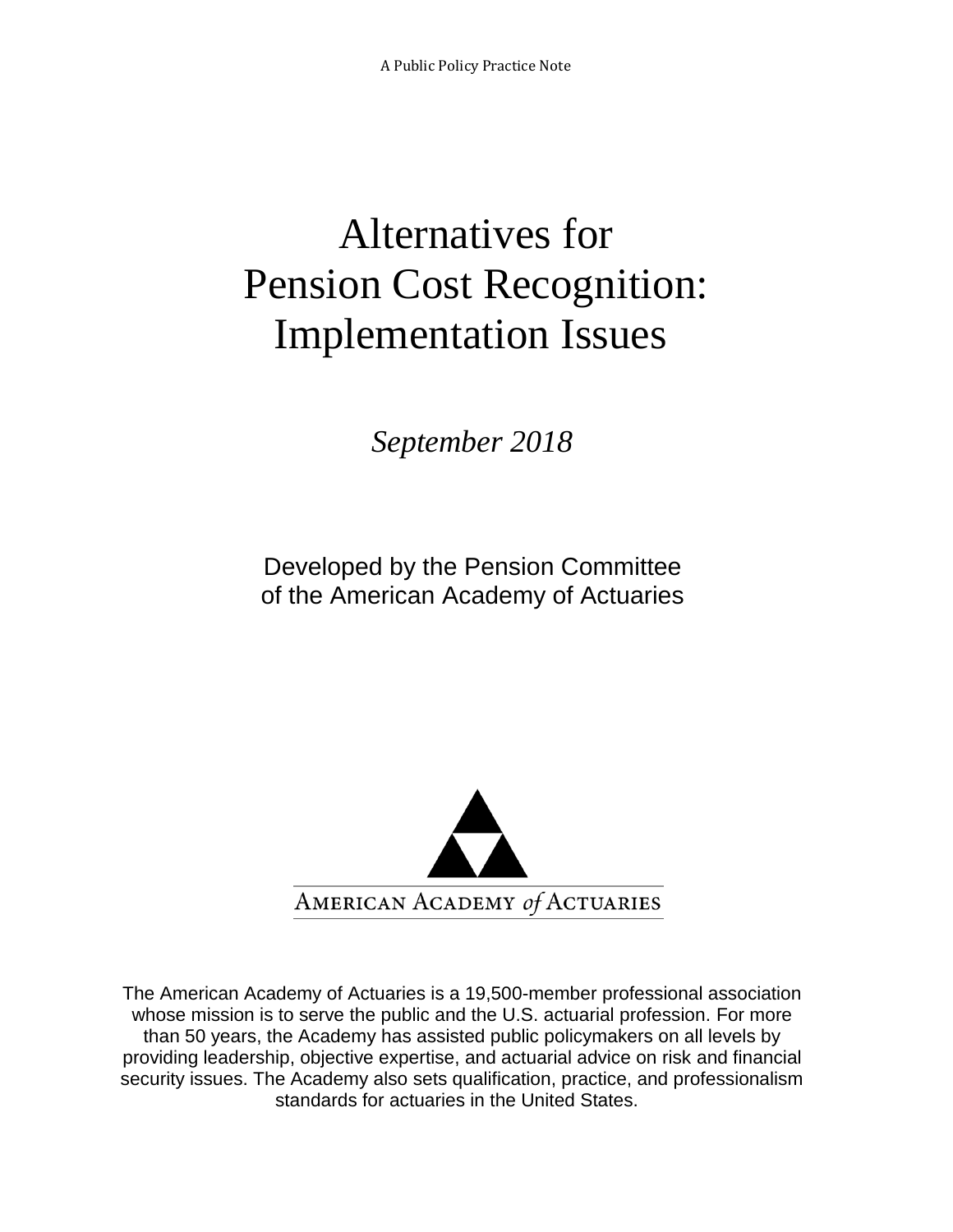#### **2018 Pension Committee**

Ellen Kleinstuber, MAAA, FSA, EA, FCA, FSPA, Chairperson Bruce Cadenhead, MAAA, FSA, EA, FCA, Vice Chairperson

 Rachel Barnes, MAAA, FSA, EA, CERA Elena Black, MAAA, FSA, EA, FCA Sue Breen-Held, MAAA, EA, FCA, FSPA Jason Russell, MAAA, FSA, EA Timothy Geddes, MAAA, FSA, EA, FCA Mitchell Serota, MAAA, FSA, EA Scott Hittner, MAAA, FSA, EA, FCA James Shake, MAAA, EA, FCA Tom Lowman, MAAA, FSA, EA, FCA Mark Shemtob, MAAA, FSA, EA, FCA Tonya Manning, MAAA, FSA, EA, FCA Aaron Weindling, MAAA, FSA, EA, FCA Alexander Morgan, MAAA, FSA, EA, FCA

Keith Nichols, MAAA, EA, FCA, MSPA Nadine Orloff, MAAA, FSA, EA, FCA



AMERICAN ACADEMY of ACTUARIES

1850 M Street NW, Suite 300 Washington, D.C. 20036-5805

© 2018 American Academy of Actuaries. All rights reserved.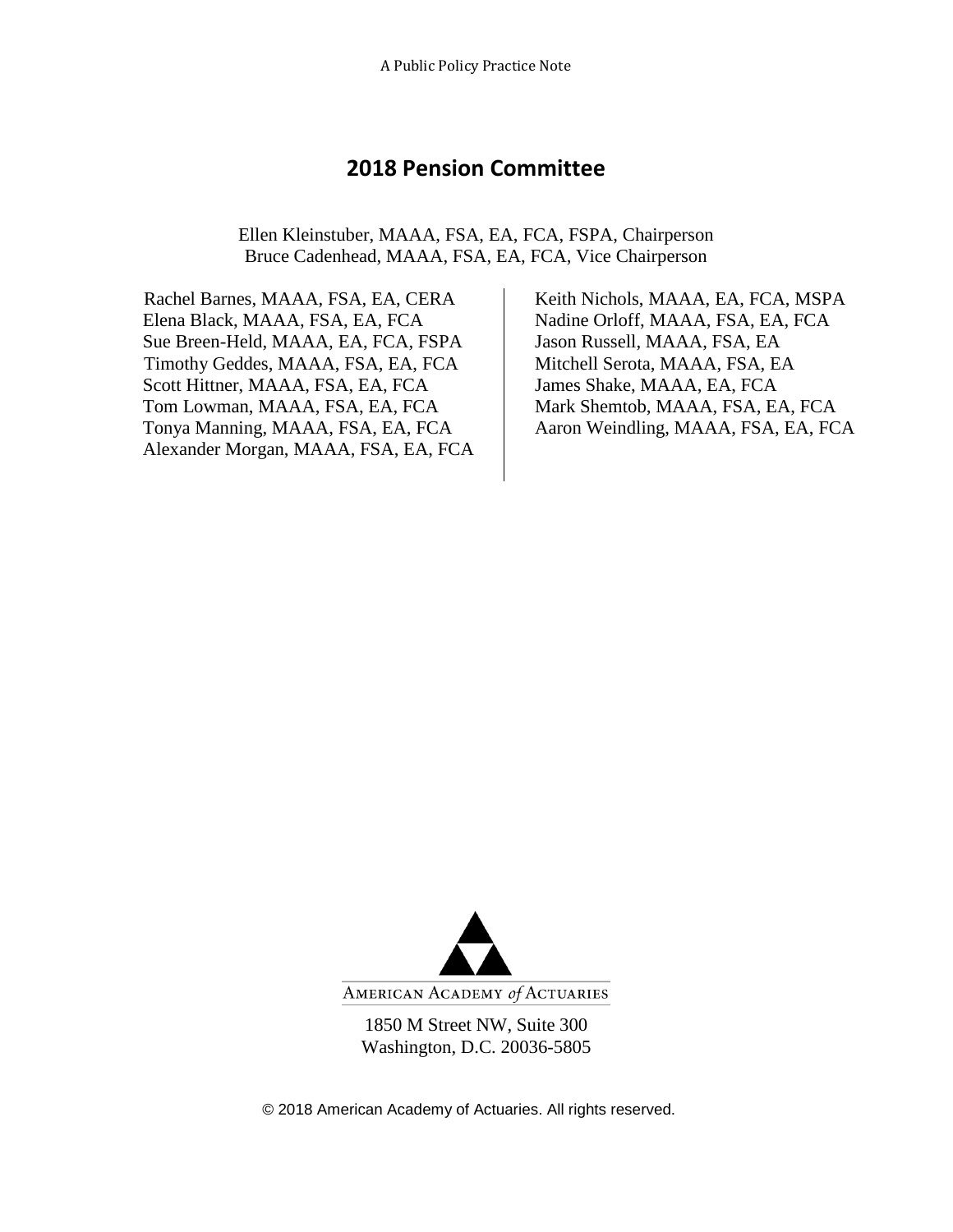### **TABLE OF CONTENTS**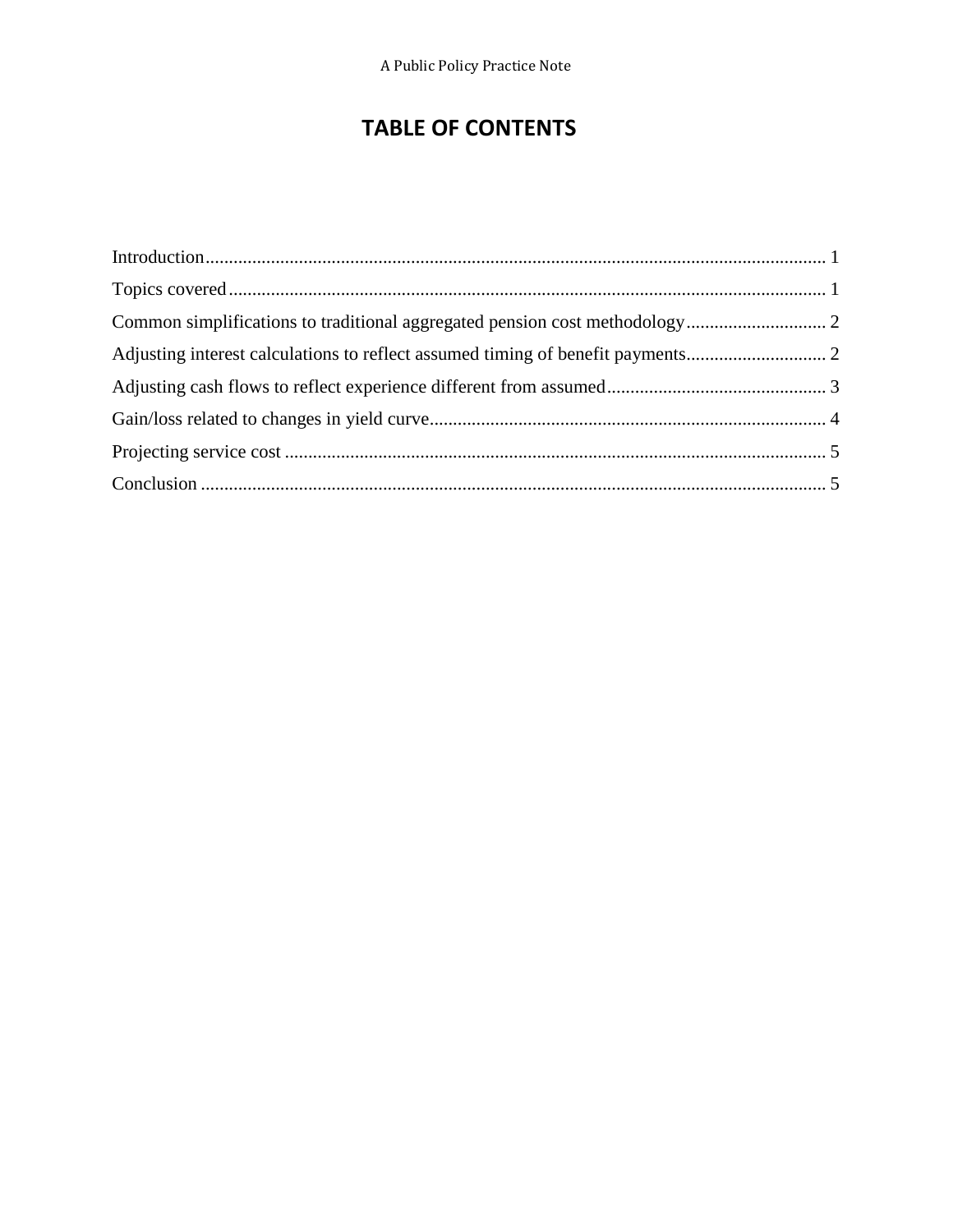# <span id="page-4-0"></span>**Introduction**

This practice note is not a promulgation of the Actuarial Standards Board (ASB), is not an actuarial standard of practice (ASOP), is not binding upon any actuary, and is not a definitive statement as to what constitutes generally accepted practice in the area under discussion. Events occurring subsequent to the publication of this practice note may make the practices described in the practice note irrelevant or obsolete.

This practice note was prepared by the Pension Committee of the American Academy of Actuaries to extend the discussion of concepts originally presented in the issue brief *[Alternatives](http://actuary.org/files/Pension_Cost_Recognition_08142015.pdf)  [for Pension Cost Recognition—Issues and Implications](http://actuary.org/files/Pension_Cost_Recognition_08142015.pdf)<sup>1</sup>* published in August 2015. It reviews a number of issues that may arise when implementing a granular approach to calculating pension cost, particularly the application of individual spot rates (commonly referred to as the "spot rate approach"). Note that many of the valuation-related issues discussed in this practice note may also have applicability under the traditional aggregated pension costing approach.

This information is provided to educate actuaries regarding the issues involved and to inform their practice in this area. Because it is not an ASOP promulgated by the ASB, this practice note is not a definitive statement as to what constitutes generally accepted practice in the area under discussion. Actuaries are not bound to adhere to the conclusions that may be identified in practice notes or to conform their work to the practices described therein. Because this paper addresses emerging issues, there is likely to be future discussion, professional dialogue, and potential regulatory guidance that could either confirm, negate, or modify the appropriateness of proposed methodologies.

# <span id="page-4-1"></span>**Topics covered**

This practice note covers the following topics related to the implementation of the spot rate approach to determining benefit obligations, service cost, and interest cost under accounting standards and other granular approaches:

- Implications of common simplifications to pension cost methodology;
- Adjusting interest calculations to reflect assumed timing of benefit payments;
- Roll-forward of benefit obligations vs. adjusting cash flows;
- Understanding the gain/loss related to changes in the yield curve; and
- Projecting service cost.

Another important topic that affects the application of the spot rate approach is the treatment of interest-sensitive lump sums. This topic is intended to be addressed in a separate, planned-for publication because these concepts are also relevant to the traditional aggregated pension costing approach. This document only considers situations in which payment amounts do not vary with prevailing interest rates.

Although many of the topics discussed below apply to any of the more granular expensing methodologies, the discussion focuses on the spot rate approach because this is the only granular approach that has been widely adopted at the time this practice note was released.

 $\overline{\phantom{a}}$ <sup>1</sup> Posted on the Academy website at actuary.org/files/Pension\_Cost\_Recognition\_08142015.pdf.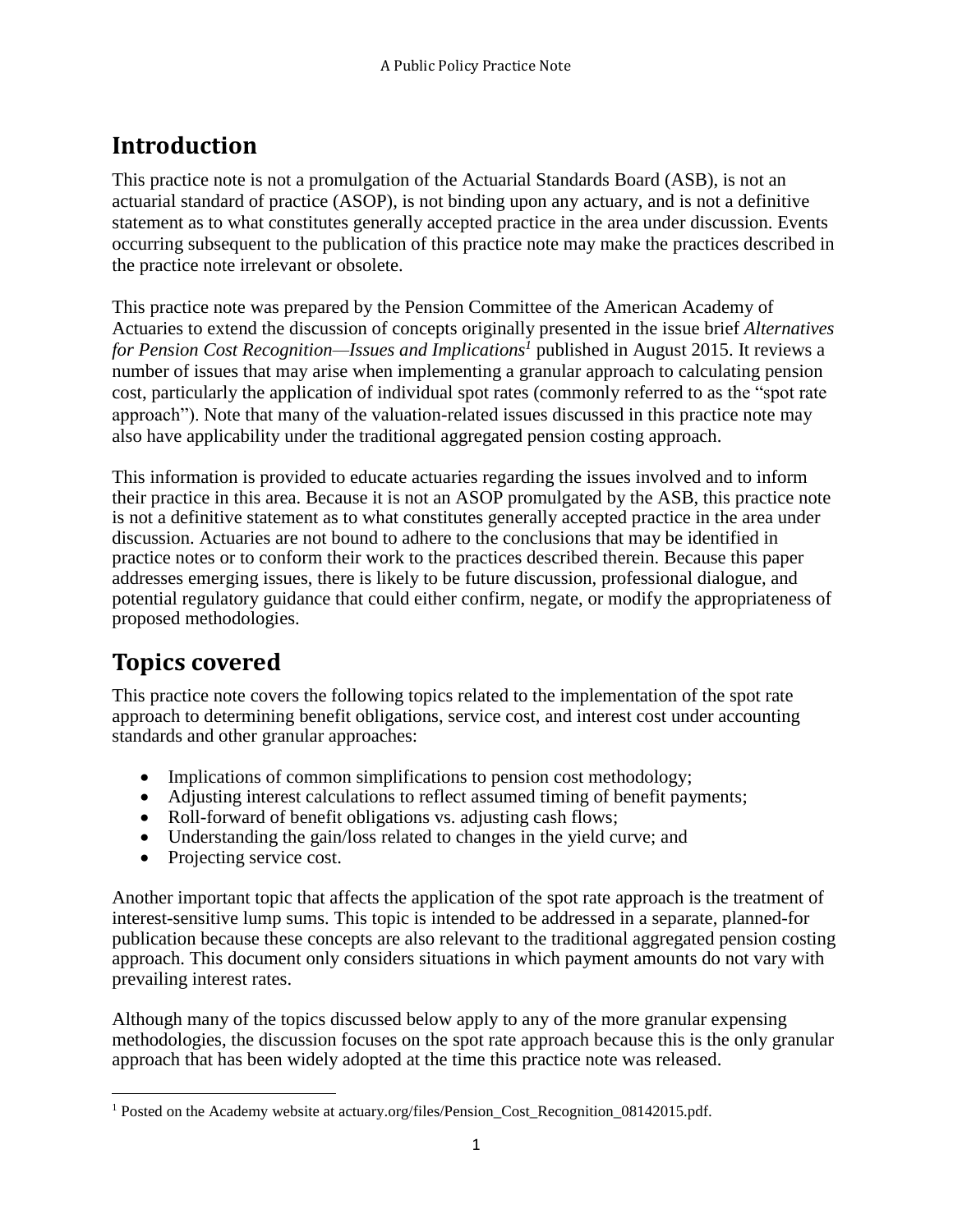# <span id="page-5-0"></span>**Common simplifications to traditional aggregated pension cost methodology**

Some plan sponsors have adopted conventions in applying the traditional aggregated pension cost methodology, such as rounding the discount rate to the nearest 10 basis points or applying a single aggregate rate across all pension plans.<sup>2</sup> The resulting discount rate is applied to develop the benefit obligation, interest cost, and service cost.

In contrast, under the spot rate approach, the full yield curve is used in the calculations. Typically, a unique single equivalent discount rate (i.e., the rate that, if substituted for the yield curve, would produce the same calculated value) is derived for the benefit obligation, service cost, and interest cost. The equivalent rate for service cost may be further separated into the rate that equates to the beginning-of-year service cost and the effective rate for crediting interest to year-end.

Under the spot rate approach, these single equivalent discount rates are calculated only as byproducts of the pension cost calculations, and generally serve only as disclosure items rather than direct elements of the cost calculations. Rounding or aggregating the rates has no effect on the calculated results and disclosure of a rounded rate that reflects a different level of rounding from the spot rates might be considered misleading.

# <span id="page-5-1"></span>**Adjusting interest calculations to reflect assumed timing of benefit payments**

Interest cost under the spot rate approach is calculated by applying the appropriate spot rate to the present value of each future year's expected cash flow (benefits expected to be paid from the plan). Both the present value and interest calculations for a given year's payout are determined using the spot rate that corresponds to that payment year. In calculating interest cost, interest is applied for a full year or to the expected payment date, if earlier.

For example, if benefit payments are assumed to occur at midyear, the benefit obligation for fifth-year benefit payments—that is, benefit payments to be made in the year beginning five years after the measurement date—would be calculated as  $P_5*(1+i_5)^{-5.5}$ , where  $P_x$  is the benefit payment in year x and  $i_x$  is the spot rate for year x. The corresponding interest cost for that portion of the benefit obligation would be  $P_5*(1+i_5)^{-5.5}*i_5$ . Similarly, the benefit obligation for initial-year payments would be  $P_0^*(1+i_0)^{-0.5}$ . As the initial-year benefit payments are expected to be made prior to the close of the year, the interest cost for this portion of the obligation would reflect that earlier payment date:  $P_0^*(1+i_0)^{-0.5*}[(1+i_0)^{0.5} - 1]$ .

 $\overline{\phantom{a}}$ 

 $2$  In some cases these conventions might be justified based on the guidance in Accounting Standards Codification (ASC) 715-30-35-1, which provides that, "If estimates, averages, or computational shortcuts can reduce the cost of applying this Subtopic, their use is appropriate, provided the results are reasonably expected not to be materially different from the results of a detailed application." The reader should not assume that these conventions are appropriate in all circumstances, but rather that the reporting entity would be expected to demonstrate their appropriateness.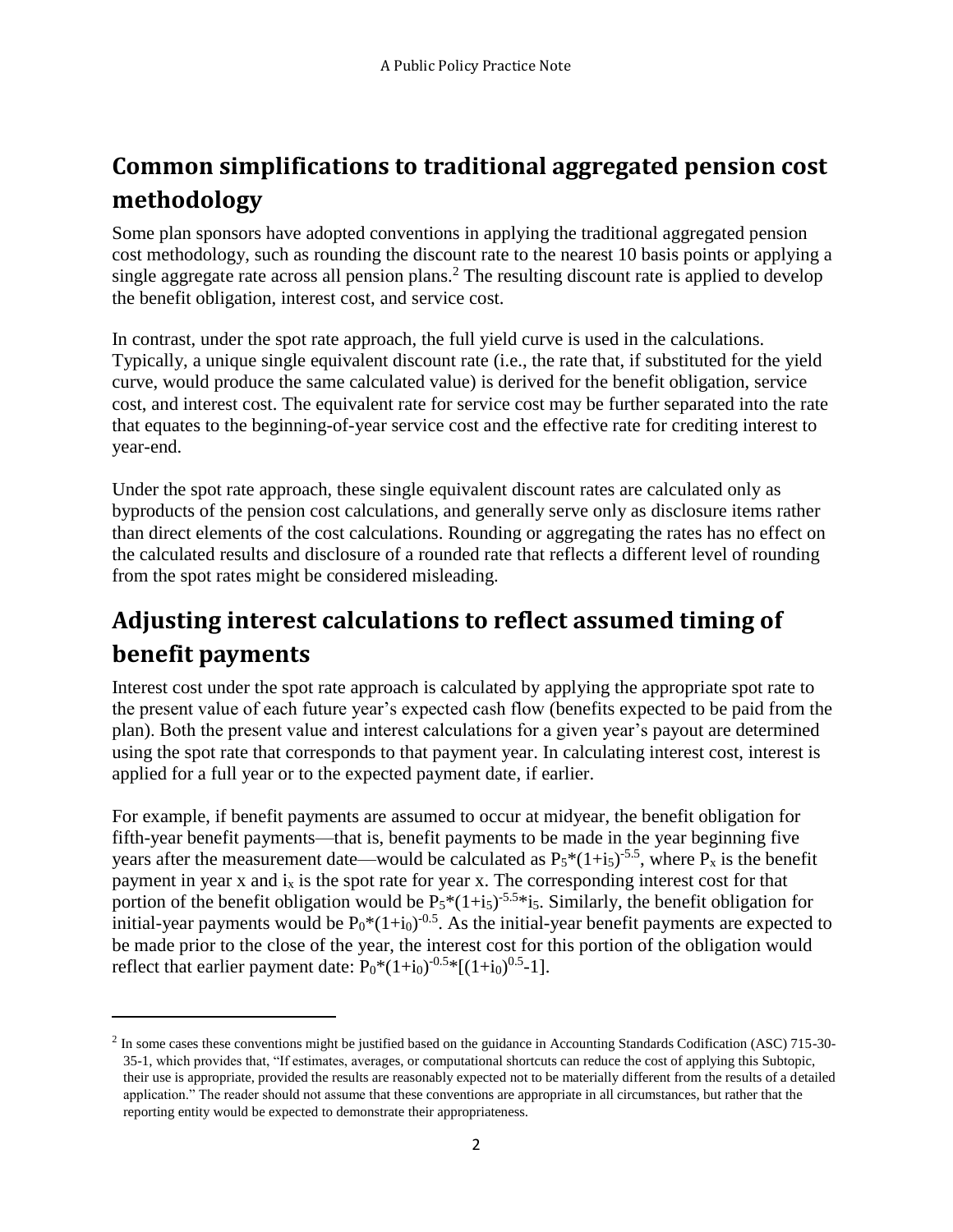## <span id="page-6-0"></span>**Adjusting cash flows to reflect experience different from assumed**

A common practice for measuring benefit obligations at a year-end measurement date is to appropriately roll forward results derived at an earlier valuation date to the measurement date.<sup>3</sup> A typical roll-forward approach under the traditional aggregated methodology derives a discount rate based on conditions as of the year-end measurement date, and then uses this discount rate to revalue benefit obligations and service cost as of the beginning-of-year valuation date. These values are then added together with accumulated interest, and adjusted for the liability released by benefit payments and other material events.

Under the spot rate approach, the full set of cash flows starting at the measurement date are generally required to calculate results one year forward. 4 In the simplest case, assuming demographic experience that follows the assumptions, the benefit obligation and service cost cash flows can simply be added together, dropping off the initial year of cash flows that are now presumed to have been paid. The resulting cash flows can then be discounted using the yield curve as of the measurement date.

Just as under the traditional approach, the actuary will normally reflect deviations from expectations when using the spot rate approach. As an example, adjusting for actual benefit payments that exceed expected benefit payments by \$1,000,000 would result in adjusting cash flows by approximately \$1,030,000 assuming midyear payments and a 6% discount rate.<sup>5</sup>

Possible approaches to making this adjustment are:

- Adjust first-year cash flows (may be an appropriate simplification if the mismatch is relatively small);
- Adjust all future cash flows proportionately; or

 $\overline{\phantom{a}}$ 

 Adjust future cash flows in a more refined way, reflecting the characteristics of the participants whose benefit payments are presumed to have caused the mismatch.

If the difference is due to payments of lump sums sooner than expected, such that lump sums are expected to be lower in the following years, an adjustment to cash flows in just those

<sup>&</sup>lt;sup>3</sup> This approach is addressed in ASC715-30-35-64, which states, "much of the information can be prepared as of an earlier date and projected forward to account for subsequent events."

<sup>&</sup>lt;sup>4</sup> Projected cash flows may also be used under the traditional aggregated method.

<sup>5</sup> When rolling forward benefit obligations, the partial-year interest adjustment is typically done using the discount rate. From a technical standpoint, circularity arises in the calculation if the rolled-forward cash flows are a function of a discount rate that is itself dependent on the rolled-forward cash flows. The actual period for which the actuary makes the interest adjustment is the period preceding the measurement date, so arguably the partial-year interest adjustment need not depend on a yield curve as of the measurement date. The difference in results between the various choices for the partial-year interest adjustment is usually relatively small and likely does not warrant significant refinement. Possible candidates for the interest adjustment rate include the prior-year discount rate, the first-year spot rate, the discount rate for the upcoming year, or an effective lump sum rate for the prior year.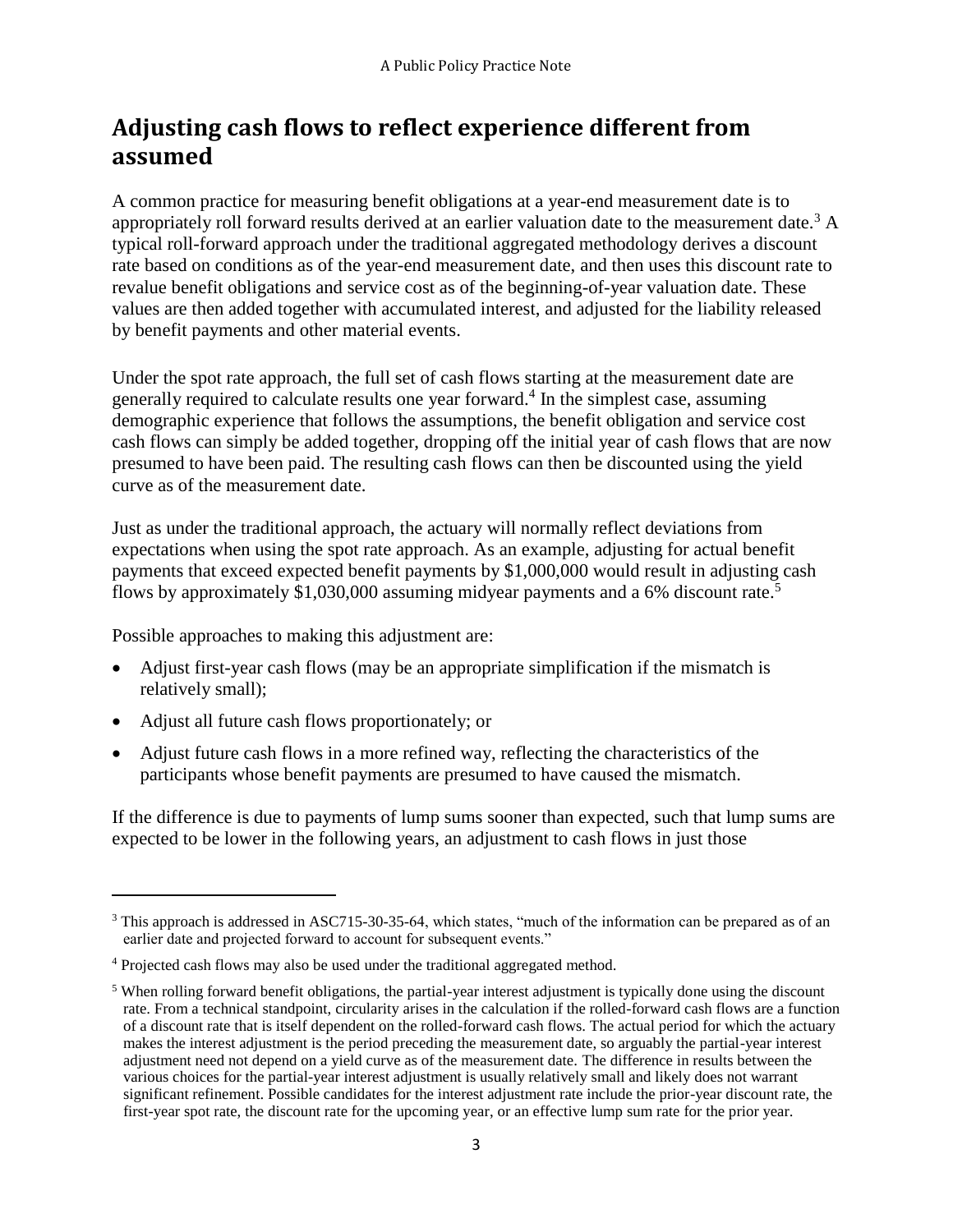immediately following years may be appropriate.<sup>6</sup> If the adjustment is due to more participants than expected electing a lump sum, then the future stream of annuity payments might be reduced. If the adjustment is due to participants retiring earlier than anticipated, then the future stream of all benefit payments would be affected. Often in these situations a constant percentage adjustment applied to all future cash flows is adequate. If the impact is significant, an adjustment that more accurately reflects the timing of payouts in advance of expected retirement dates can be made.

Although the benefits paid rarely correspond precisely with a dollar-for-dollar release of benefit obligations, assuming for simplicity that they do generally provides a reasonable outcome. The concept of fine-tuning the adjustment is not new but is getting more attention because of the direct use of the cash flow stream under the spot rate approach.

On the other hand, the actuary may conclude that the release from benefit obligations does not closely correspond to the amount of benefit payments made during the year. For example, if a plan pays lump sums but the interest rate used to determine lump sum payments during the year was lower than that assumed in the valuation, the lump sum payments may overstate the true benefit obligation release. Similarly, for a retiree medical plan the actuary may conclude that higher-than-expected benefit payments (e.g., claim costs) reflects an unanticipated increase in service pricing or utilization, not a release of the previously measured benefit obligation.

Even when actual and expected benefit payments are relatively close, it will likely be the result of a combination of offsetting experience factors rather than an indication that assumptions have been precisely borne out. Any adjustment from a prior valuation date will incorporate some simplifying assumptions, which may need to be evaluated for appropriateness, even if the effect is small. Often differences in benefit obligation between the various approaches under consideration are not significant from an actuarial standpoint. Whether such a difference is material from an audit perspective may require a separate evaluation.

# <span id="page-7-0"></span>**Gain/loss related to changes in yield curve**

 $\overline{\phantom{a}}$ 

A no gain/loss outcome associated with the spot rate approach applied as described in this practice note would generally be consistent with a one-year shift in the spot rate curve (if experience in all other regards is in line with assumptions). In other words, the year-end obligation will equal the beginning-of-year obligation plus interest cost and service cost, reduced by initial-year benefit payments, should the same discount rate continue to be applied to each payment. If we consider the fifth-year payments from the earlier discussion on interest timing, the expected obligation at year-end (ignoring new accruals) would be:

$$
P_5*(1+i_5)^{-5.5} + P_5*(1+i_5)^{-5.5}*i_5
$$

which is equal to  $P_5*(1+i_5)$ <sup>-5.5</sup>\*(1+i<sub>5</sub>), or  $P_5*(1+i_5)$ <sup>-4.5</sup>. This is the expected amount to match the actual year-end obligation if the fifth-year spot rate at the beginning of the year becomes the fourth-year spot rate at the end of the year—in other words, if the spot rate curve shifts forward

<sup>6</sup> This discussion assumes that expected payments reflect the lump sum form of payment. If liabilities are calculated using an annuity substitution approach, then the argument for adjusting payments for just the immediately following years would not apply.